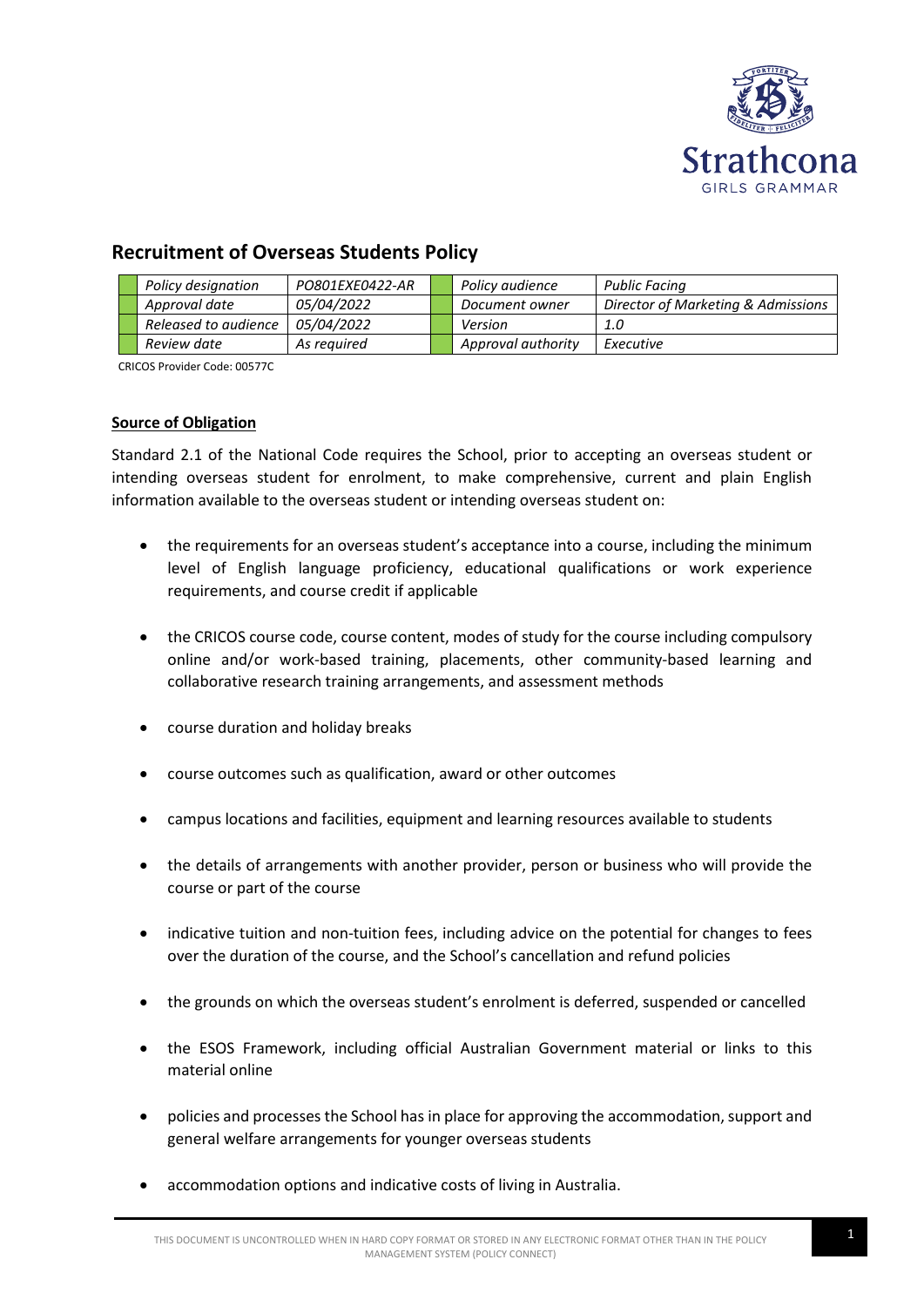

# **Strathcona's Policy**

It is the School's policy to ensure that, prior to accepting overseas students for enrolment, the School provides comprehensive, current and plain English information to the overseas student or intending overseas student on all matters required of the School by National Code Standard 2.1.

# **Younger Overseas Students**

Younger overseas students are students who are under the age of 18.

As part of the School's commitment to keeping our overseas students safe, the School has implemented policies and procedures to ensure our overseas students, and in particular, our younger overseas students, remain safe.

For more information, refer to our **Younger Overseas Students Policy**.

# **Cancellation and Refunds**

Standard 2.1 of the National Code requires the School to have documented cancellation and refunds policies available for our overseas students or intending overseas students.

For more information, refer to our **Deferring, Suspending or Cancelling an Overseas Student's Enrolment Policy** and **Overseas Students Refund Policy**.

## **English Language Proficiency and Educational Qualifications**

Standard 2.2 of the National Code requires the School to have a documented policy and process for assessing whether an overseas student's English language proficiency and educational qualifications are sufficient to enable them to enter the course.

For more information, refer to our **English Language Proficiency and Educational Qualifications Policy**.

## **Recognition of Prior Learning**

Standard 2.3 of the National Code requires the School to have and implement a documented policy and process for assessing, recording and granting recognition of prior learning (RPL).

For more information, refer to our **Recognition of Prior Learning**. The Recognition of Prior Learning Policy also applies to Standards 2.4 and 2.5.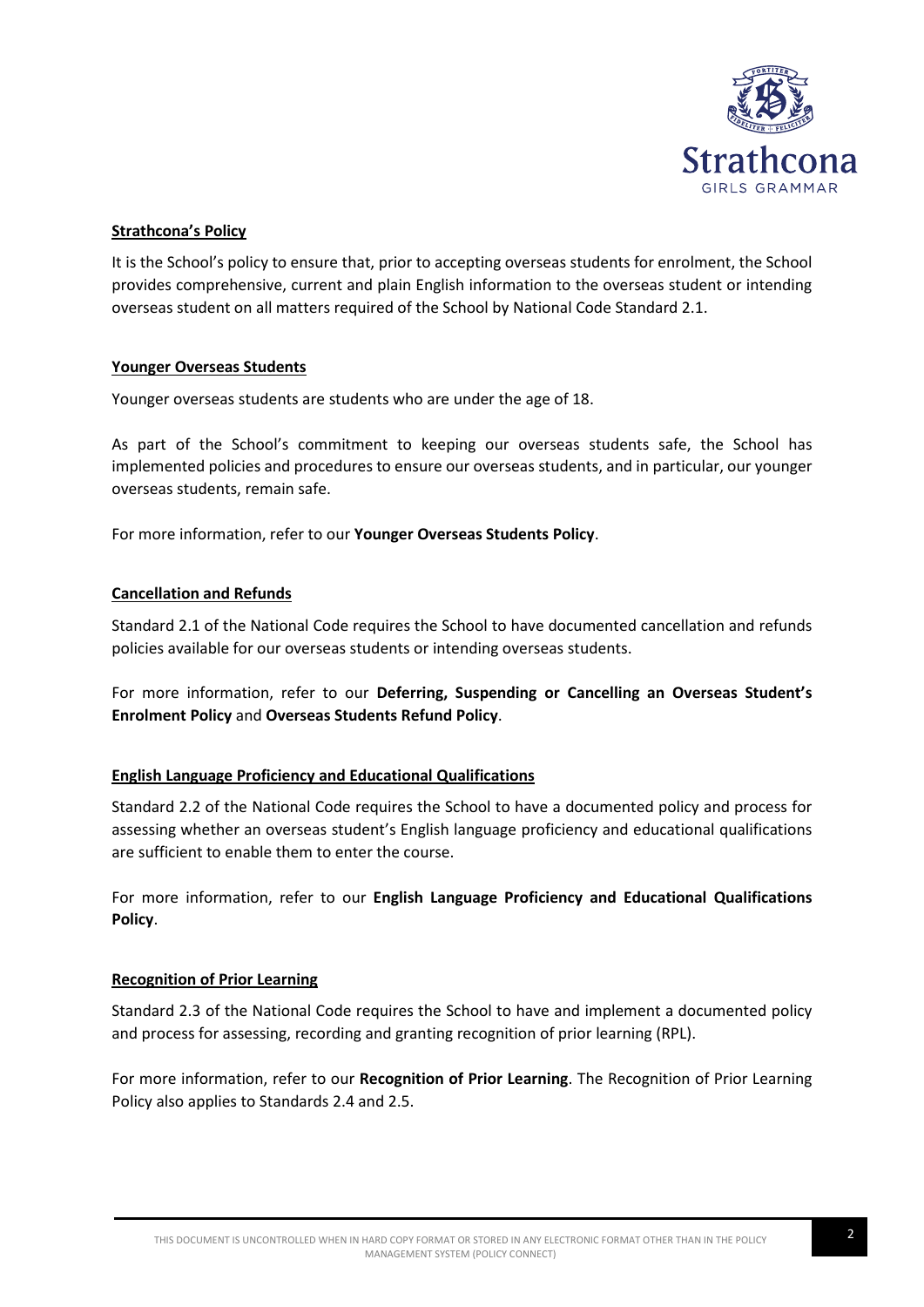

# **Provision of CRICOS Course Information**

The School's CRICOS course code is 00577C.

A course content outline is provided to an overseas student at the same time as the written enrolment agreement.

Modes of study at the School are:

- in person/face-to-face, or
- remote learning if mandated by state and/or health authorities

The course duration follows the School's term dates and are located on the School's website.

## **Holiday Breaks**

The School's holiday breaks are at the end of each school term and are published on our public website.

## **Course Qualification**

Upon completion of a senior secondary course, a successful overseas student will receive the Victorian Certificate of Education (VCE).

## **Arrangements with Other Providers**

The School works with a number of other providers, people or businesses including:

- ISA (Victoria) Ltd Welfare support and supervision services
- Australian Homestay Network Pty Ltd (AHN) Provider of homestay services

## **Tuition and Non-Tuition Fees**

The School ensures that it provides information on the indicative tuition and non-tuition fees, including advice on potential changes to fees over the duration of the course, and the School's cancellation and refund policies prior to enrolment and commencement of the student.

The School's tuition fees are available in our written agreements and are available on request.

The School's non-tuition fees are detailed in our written agreements and are available on request.